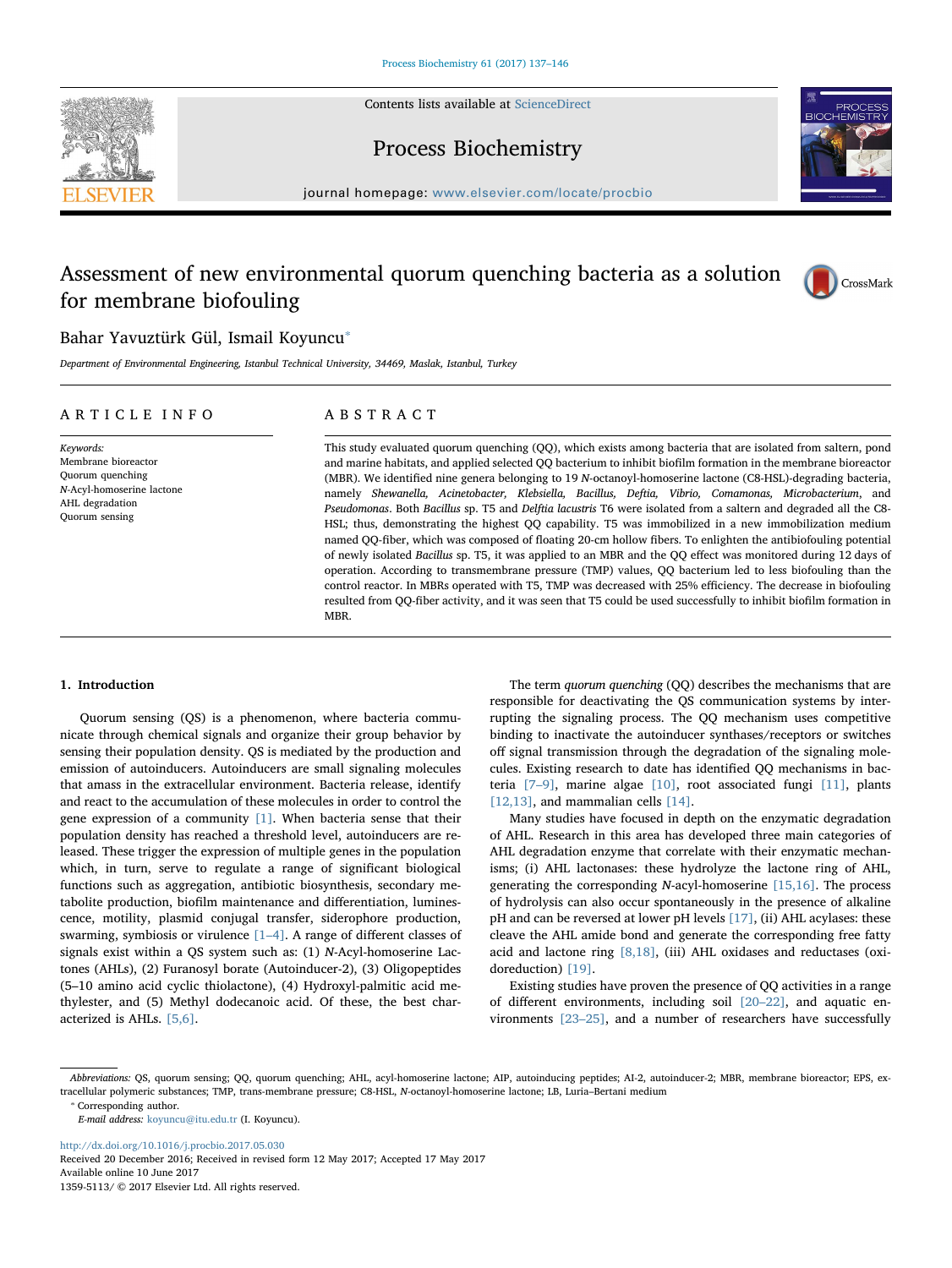

Fig. 1. Neighbour-joining tree based on the 16S rRNA gene, showing phylogenetic relationships among quorum quenching bacteria isolated from pond, estuary and saltern. Bootstrap coefficients below 50% were not shown. Scale bar, 0,05 substitutions per nucleotide position.

isolated several strains and genes that are capable of degrading AHLs. However, knowledge as to how QQ mechanisms suppress QS in saline environments remains relatively limited, although some existing studies do indicate that the QQ mechanisms in this environment inhibit QS through the compounds produced by Marinobacter, Halomonas and archaean strains [\[26\].](#page--1-13)

Given the fact that QS is known to have the ability to control a variety of different functions, as outlined above, there is the potential that the compounds that interfere with bacterial QS can be employed for alternative purposes; for example, to produce of commercially desirable bacterial pigments [\[27\],](#page--1-14) to eliminate pathogenic activity in aquacultural and agricultural environments [\[21,28,29\]](#page--1-15), or to operate as antifouling agents [30–[32\].](#page--1-16) Recent research explored the potential that quorum quenching has as an innovative method of controlling biofouling in a membrane bioreactor (MBR) for the advanced treatment of wastewater [\[33](#page--1-17)–35].

The goals of this study were: (i) To isolate and identify those bacteria found in estuary, pond and saltern environments that are capable of interfering with AHL-mediated QS, (ii) To determine the extent to which these forms of bacteria have quenching capabilities with using bacterial biosensor Agrobacterium tumefaciens, and (iii) To evaluate the inhibition of membrane biofilm that resulted from QQ activity during the MBR operation.

#### 2. Materials and methods

#### 2.1. Bacterial strains, growth media, culture condition

The AHL degrading bacteria were screened on a minimal medium containing sterile distilled water and 2,5 mM N-octanoyl-L-homoserine lactone (C8-HSL) (Sigma–Aldrich, USA) as a sole carbon source, which is the most abundant autoinducers in the membrane bioreactors [\[9,34,36\]](#page--1-18). By sodium requirements of halophilic marine and saltern QQ bacteria a modified minimal medium containing C8-HSL (2,5 mM) and NaCl (1,9%–5% w/vol) was used [\[37\]](#page--1-19). Ringer solution was used to dilute the soil samples. All of the isolated bacteria were cultivated in a Luria–Bertani (LB) medium at 30 °C. Agrobacterium tumefaciens A136(Ti-)- (pCF218)(pCF372) [\[38\]](#page--1-20) the reporter strains for the bioassay, were cultured in LB at 30 °C and supplemented with spectinomycin and tetracycline when necessary [\[39\].](#page--1-21)

#### 2.2. Isolation of QQ consortia from environmental samples

Samples were taken from three different environmental origins for bacterial isolation and screening for QQ activity against C8-HSL. Sample locations were chosen for its different microbial diversity. One of the samples was collected in coastal environment in Haliç, Marmara